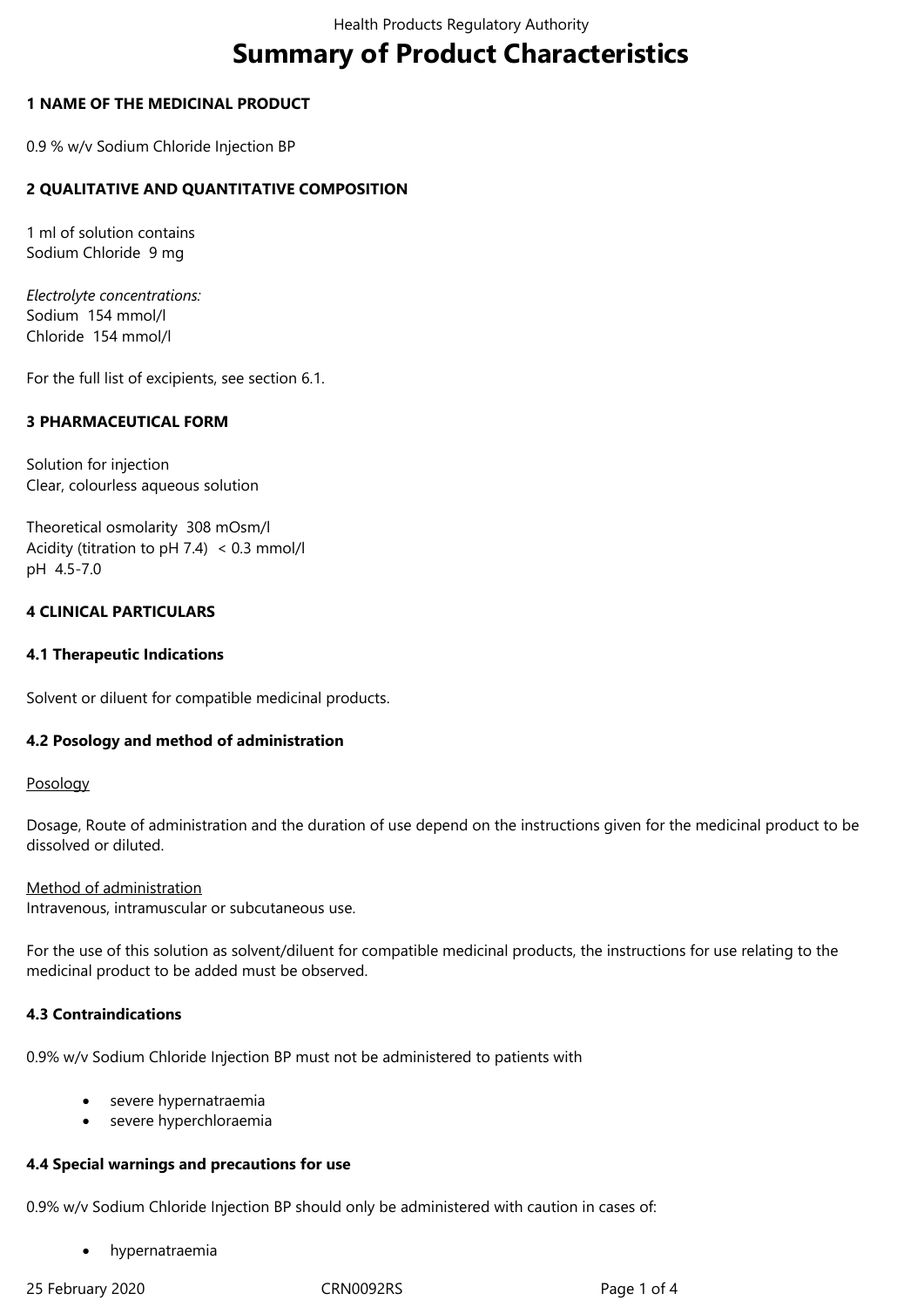Clinical monitoring should include checks of the serum ionogram, the acid-base status and water balance.

Please note: The safety information of the additive provided by the respective manufacturer have to be taken into account.

# **4.5 Interaction with other medicinal products and other forms of interactions**

## *Medicinal products causing sodium retention*

The concomitant use of sodium-retaining drugs (e.g. corticosteroids, non-steroidal anti-inflammatory agents) may lead to oedema.

# **4.6 Fertility, pregnancy and lactation**

#### **Pregnancy**

There is a limited amount of data from the use of 0.9% w/v Sodium Chloride Injection BP in pregnant women. These data do not indicate direct or indirect harmful effects of 0.9% w/v Sodium Chloride Injection BP with respect to reproductive toxicity (see section 5.3). As the concentrations of sodium and chloride are similar to that in human body no harmful effects are to be expected if the product is used as indicated.

Therefore 0.9% w/v Sodium Chloride Injection BP can be used if indicated.

#### Breast-feeding

As the concentration of sodium and chloride are similar to that in human body no harmful effects are to be expected if the product is used as indicated. 0.9% w/v Sodium Chloride Injection BP can be used during breast-feeding, if required.

Fertility No data available.

# **4.7 Effects on ability to drive and use machines**

0.9% w/v Sodium Chloride Injection BP has no influence on the ability to drive and use machines.

# **4.8 Undesirable effects**

None to be expected if the product is used according to directions.

#### Reporting of suspected adverse reactions

Reporting suspected adverse reactions after authorisation of the medicinal product is important. It allows continued monitoring of the benefit/risk balance of the medicinal product. Healthcare professionals are asked to report any suspected adverse reactions via HPRA Pharmacovigilance, Earlsfort Terrace, IRL - Dublin 2; Tel: +353 1 6764971; Fax: +353 1 6762517. Website: www.hpra.ie; e-mail: medsafety@hpra.ie

# **4.9 Overdose**

#### Sympto[ms](http://www.hpra.ie/)

Overdose of 0.9% w/v Sodium Chloride Injection BP may result in hypernatraemia, hyperchloraemia, hyperhydration, hyperosmolarity of the serum and hyperchloraemic acidosis.

Treatment

Immediate stop of administration, administration of diuretics with continuous monitoring of serum electrolytes, correction of electrolyte and acid-base imbalances.

# **5 PHARMACOLOGICAL PROPERTIES**

#### **5.1 Pharmacodynamic properties**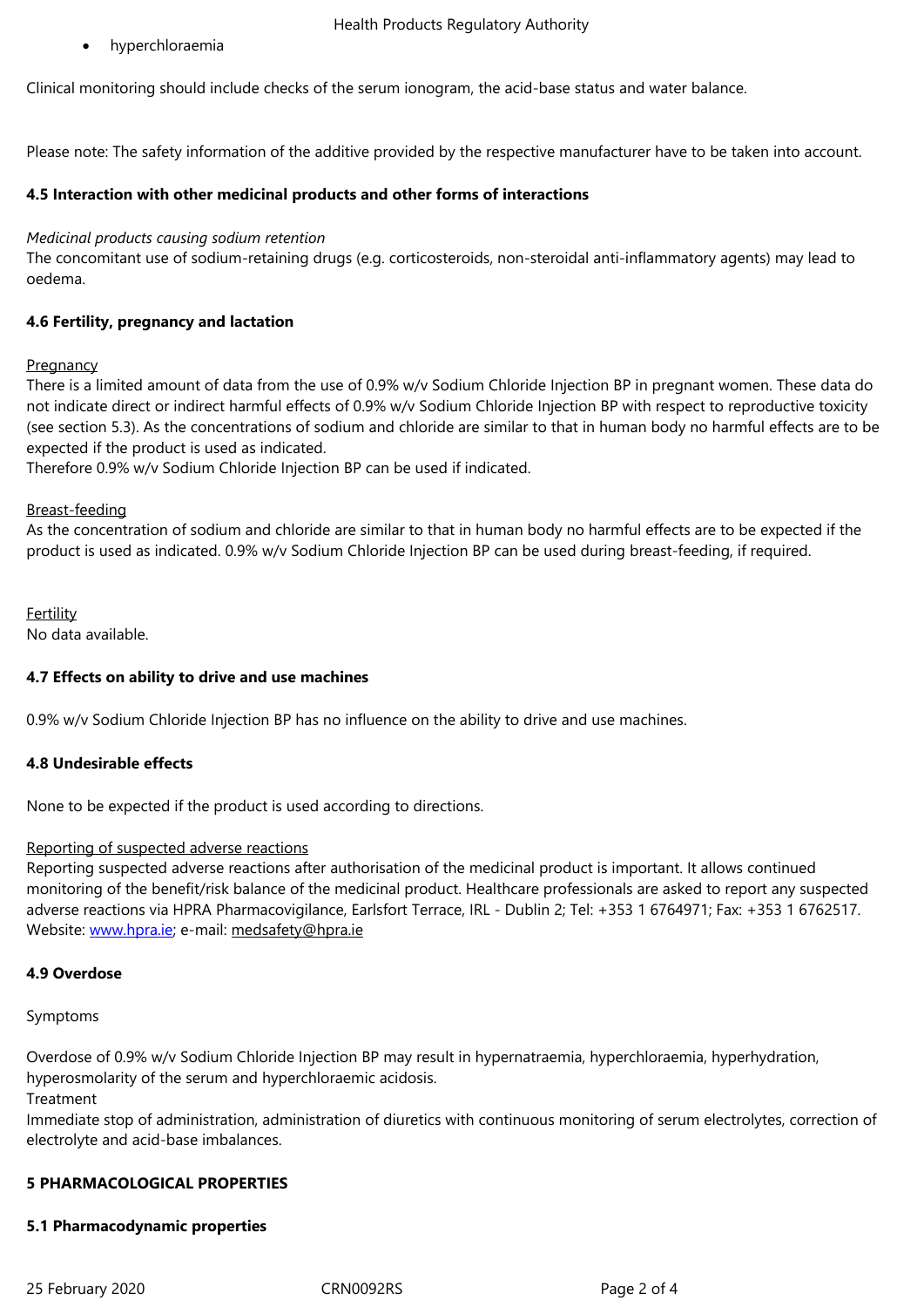# Health Products Regulatory Authority

Pharmacotherapeutic group: Solvents and diluting agents, including irrigating solutions ATC Code: V07AB

Sodium is the primary cation of the extracellular space and together with various anions, regulates the size of this. Sodium and potassium are the major mediators of bioelectric processes within the body.

The sodium content and the liquid metabolism of the body are closely coupled to each other. Each deviation of the plasma sodium concentration from the physiological one simultaneously affects the fluid status of the body.

An increase in the sodium content of the body also means reduction of the body's free water content independent of the serum osmolality.

A 9 mg/ml sodium chloride Injection solution has the same osmolarity as plasma. Administration of this solution primarily leads to a replenishment of the interstitial space which is about 2/3 of the entire extracellular space. Only 1/3 of the administered volume remains in the intravascular space. Therefore the haemodynamic effect of the solution is of short duration only.

Chloride is exchanged for hydrogen carbonate in the tubule system and is, thus, involved in the regulation of the acid base balance.

# **5.2 Pharmacokinetic properties**

The kidneys are the major regulator of the sodium, chloride and fluid balances. In co-operation with the hormonal control mechanisms (renin-angiotensin-aldosterone system, antidiuretic hormone) and the hypothetical natriuretic hormone they are primarily responsible for keeping the volume of the extracellular space constant and regulating its fluid composition.

# **5.3 Preclinical safety data**

Non-clinical data reveal no special hazard for humans based on conventional studies of safety pharmacology, repeated dose toxicity, genotoxicity, carcinogenic potential, toxicity to reproduction.

# **6 PHARMACEUTICAL PARTICULARS**

# **6.1 List of excipients**

Water for injections

# **6.2 Incompatibilities**

When mixing with other medicinal products, possible incompatibilities should be considered.

# **6.3 Shelf life**

- unopened 3 years
- after first opening The product must be used immediately after opening the container, see also section 6.6.
- after preparation of the ready-to-use mixture From a microbiological point of view, the product should be used immediately. If not used immediately, in-use storage times and conditions prior to use are the responsibility of the user and would normally not be longer than 24 hours at 2 to 8 °C, unless dilution has taken place in controlled and validated aseptic conditions.

#### **6.4 Special precautions for storage**

This medicinal product does not require any special storage conditions.

#### **6.5 Nature and contents of container**